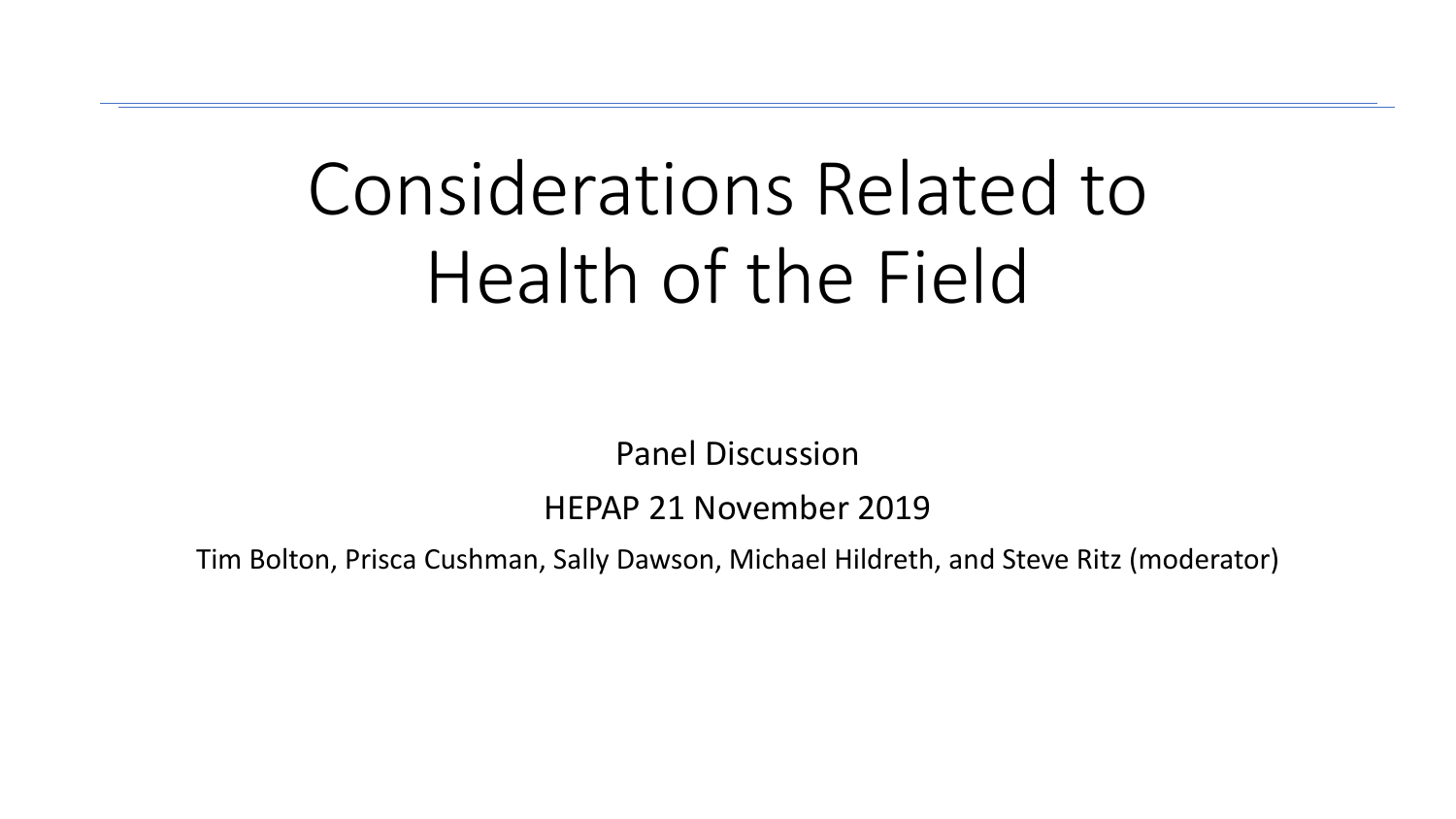### Some Goals for the Session

- Help HEPAP collect and define questions related to the health of the field.
	- ➢Building projects moving forward **MUCH APPRECIATED!**  so focus here is primarily on research support, operations support, and people.
	- ➢Some possible metrics and areas to consider:
		- Scientific productivity
		- Research budget fraction
		- 20-year trends in per-PI support and # of PIs. US program compared with those of other regions: # of post-docs, # of permanent positions, …
		- Diversity, equity, inclusion, and climate
		- Proposal success rates and demographics
		- R&D
		- What else?

➢Try to understand issues for the whole field and in each area. Most productive to focus on how we all work together to address issues.

➢Many voices in the field, not all represented here today.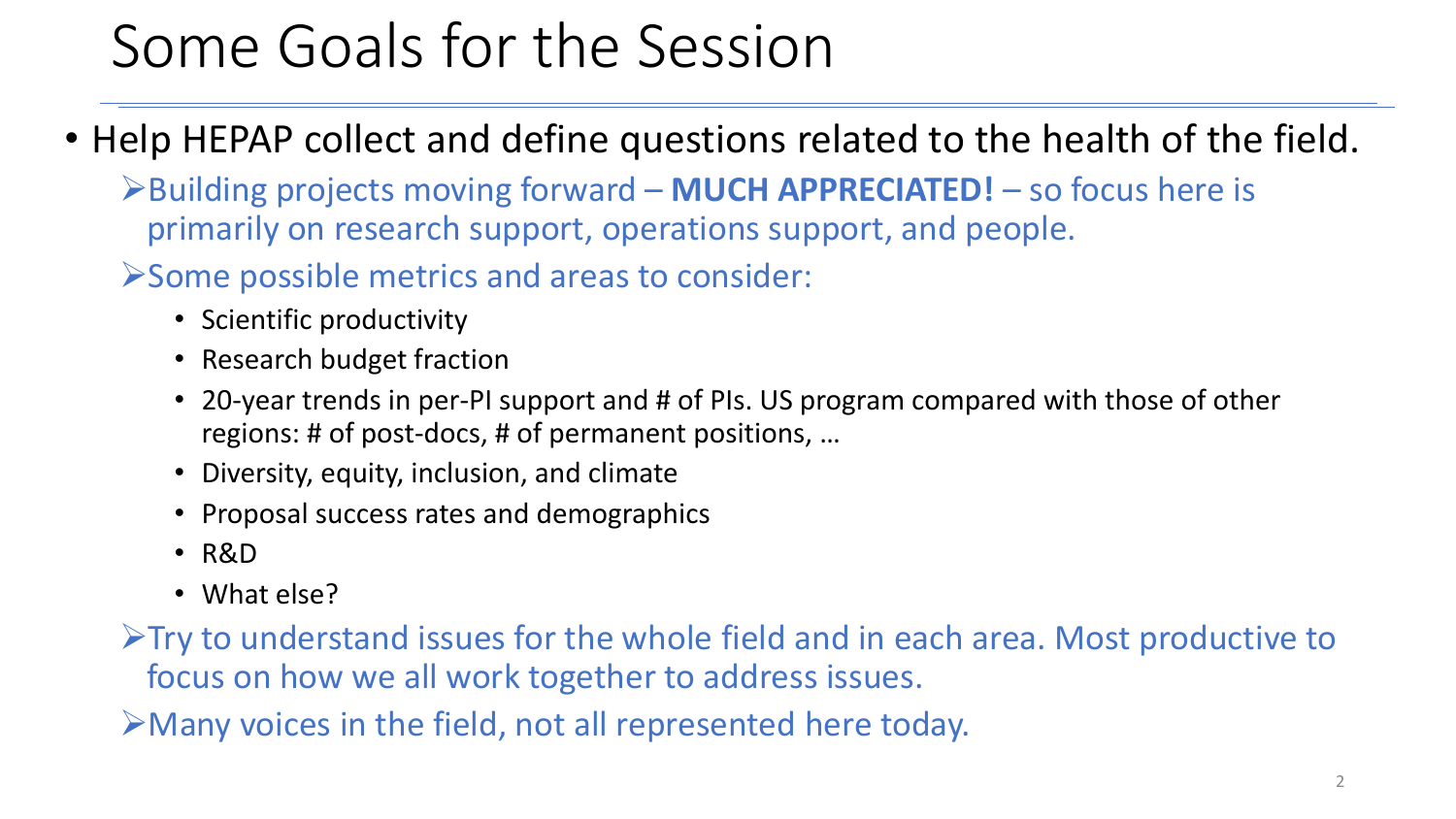### Proposed Agenda for the Session

- Panel intros and agreement on goals of the session (10')
- Reminder of relevant language in P5 Report and the two-page Progress and Priorities document – S. Ritz (10')
- Panelists (5' each) address any of the topics and Q&A (30' total)
- Synthesis and suggestions for next steps (10')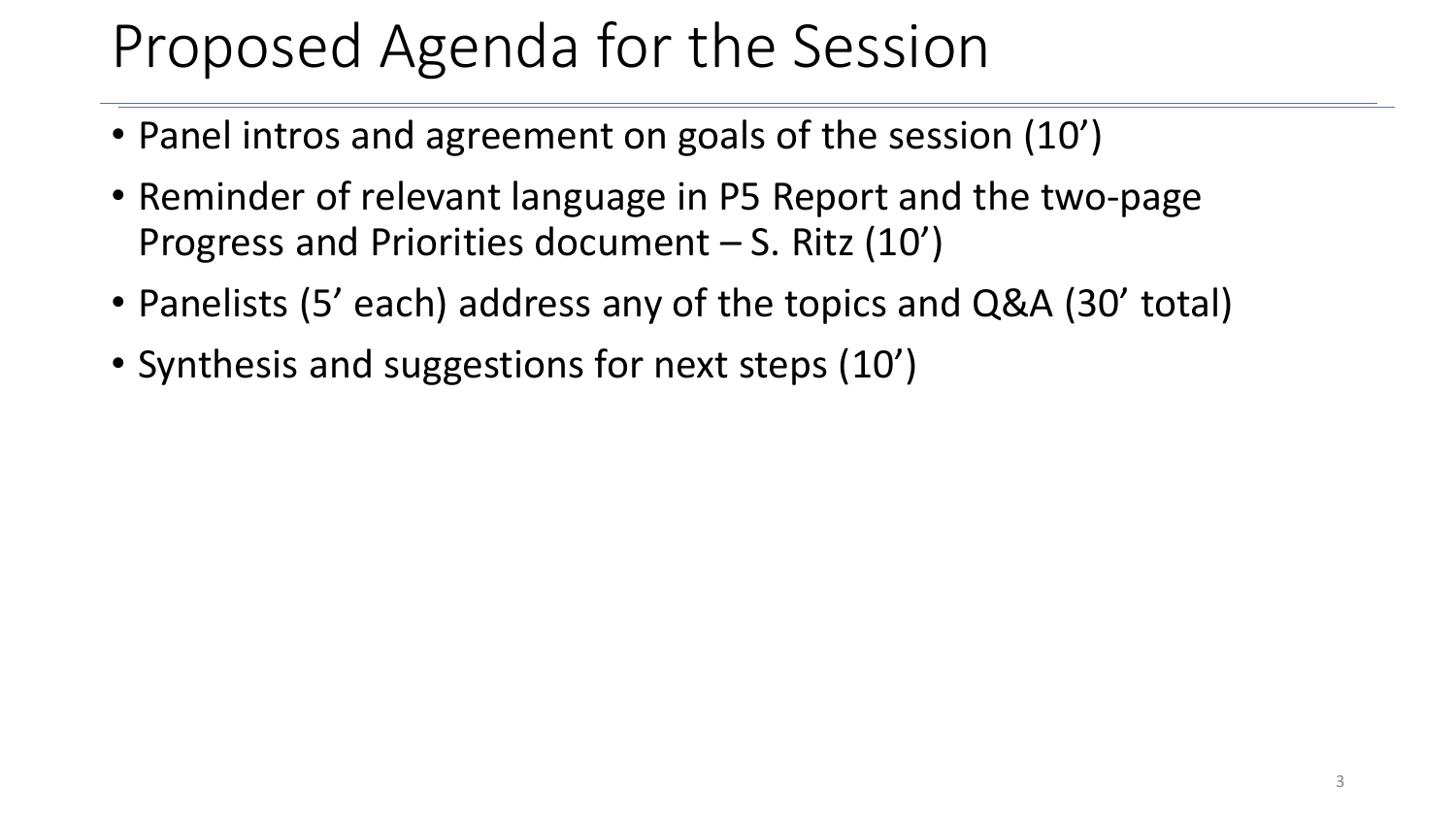### Progress and Priorities Document

### • See <https://www.usparticlephysics.org/wp-content/uploads/2019/03/Particle-Physics-Progress-and-Priorities-2019.pdf>



**Strategic Plan for U.S. Particle Physics** in the Global Context

usparticlephysics.org

The P5 Report provides the strategy and priorities for U.S. investments in particle physics for the coming decade.

#### The top four priorities in 2019

Advance the High-Luminosity LHC (HL-LHC) accelerator and ATLAS and CMS detector upgrade projects on schedule, continuing the highly successful LHC program and bilateral partnership with CERN. This is P5's highest-priority near-term large project.

**Advance the Long-Baseline Neutrino Facility** (LBNF), Deep Underground Neutrino Experiment (DUNE), and Proton Improvement Plan II (PIP-II), working with international partners on the design, prototypes, initial site construction, and long-lead procurements. This is P5's highest-priority large project in its time frame.

Support scientific research at universities and national laboratories, which includes data analysis, R&D, and a vibrant theory program. These activities are essential for extracting scientific knowledge from the data, as well as maintaining U.S. leadership and training the next generation of scientists and innovators.

Support the existing construction projects enabling the next major discoveries in particle physics, including LSST, DESI, Mu2e, LHCb, LZ, and SuperCDMS-SNOLAB.

These carefully chosen investments will enable a steady stream of exciting new results for many years to come and will maintain U.S. leadership in key areas.



Particle physics is both global and local. Scientists, engineers, and technicians at more than 180 universities, institutes, and laboratories throughout the U.S. are working in partnership with their international colleagues to build high-tech tools and components, conduct scientific research, and train and educate the next generation of innovators. Particle physics activities in the U.S. attract some of the best scientists from around the world.

#### The P5 strategy has been very successful. Projects are on schedule and within budget.

#### **Recent results**

The NOvA experiment has now seen anti-neutrino oscillations, with an analysis run in record time on a supercomputer cluster of more than a million CPU cores.

New constraints on the characteristics of the mysterious dark matter were obtained by the IceCube, LUX, ADMX, SuperCDMS, XENON1T, and LHC experiments.

#### **Program advances in 2018**

Building upon the historic 2015 and 2017 bilateral U.S. CERN agreements, U.S. and CERN scientists successfully continued their cooperative partnership at the LHC and the international neutrino program hosted by Fermilab.

The new CMS pixel detector at the LHC began operations, HL LHC accelerator upgrade construction started, and the HL-LHC ATLAS and CMS detector designs advanced.

The community continues to move rapidly toward a new era of neutrino physics. Development of LBNF and DUNE became truly international, providing a worldwide focus of scientific research hosted at Fermilab. In addition to the planned UK contributions. India recently expanded its bilateral partnership to include LBNF/DUNE and Italy has agreed to collaborate on the development of PIP-II. The protoDUNE detector is now operational.

#### **Looking forward**

- All eyes are on the LHC, as its sensitivity to new physics will continue to improve for many years to come.
- Eagerly anticipated new data from operating experiments will advance the understanding of the intertwined Science Drivers identified in the P5 Report.

The particle physics theory community will continue to play key roles interpreting results from current experiments, motivating future experiments, and pursuing answers to the deepest questions.

**Building for Discovery** 

The LHC experiments reported many exciting results. including observation of Higgs boson interactions with additional known particles, an important and challenging milestone in the program to use the Higgs as a new tool for discovery

The Dark Energy Survey (DES) released its first supernovabased cosmology results using the first three years of data.

The Muon g-2 experiment construction was completed successfully, and its first physics run is now underway.

Next-generation dark matter and dark energy experiments progressed. The selected dark matter experiments SuperCDMS-SNOLAB and LZ continued construction. Recent pathfinder experiments, advances in quantum technology, and theoretical insights have opened the potential for dark matter discovery in a mass range once thought inaccessible. DES successfully completed its survey. The Dark Energy Spectroscopic Instrument (DESI) and the Large Synoptic Survey Telescope (LSST) construction projects continued on schedule.

Community efforts are underway to develop the next generation cosmic microwave background facility, CMB S4, which will probe in unique ways the physics of the very early Universe at energies far higher than can be achieved in earthbound accelerators and will also reveal neutrino properties.

Japan is considering hosting the International Linear Collider (ILC), which would provide new opportunities for discovery.

Theoretical and experimental particle physicists are advancing Quantum Information Science (QIS), providing solutions to problems in computation, data analysis, sensors, and simulations.

U.S. researchers are pursuing R&D on advanced technologies to enable future generations of accelerators and detectors with a wide variety of applications.

> **Strategic Plan for U.S. Particle Physics** in the Global Context

usparticlephysics.org

Note the new top-priorities bullet last year, top right:

"**Support scientific research at universities and national laboratories,** which includes data analysis, R&D, and a vibrant theory program. These activities are essential for extracting scientific knowledge from the data, as well as maintaining U.S. leadership and training the next generation of scientists and innovators. "

Updating this document again now. Suggestions welcome!

As usual, also consulting with DPF Exec, Users Groups, …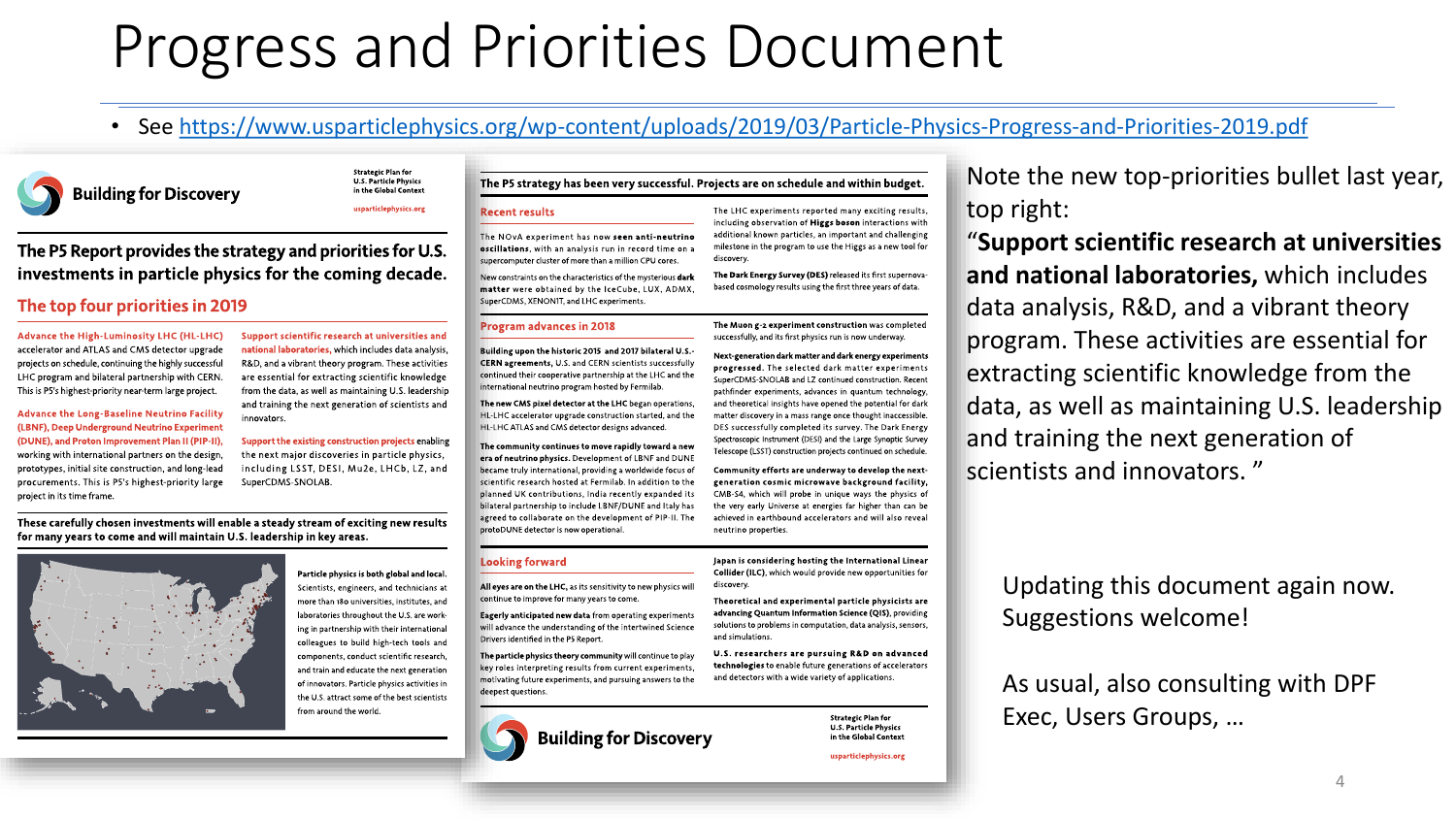### From the P5 Report P9

- Increasing the project fraction will necessarily entail judicious reductions in the fractions of the budget invested in the research program and operations. In addition, for the research program, which has seen reductions in recent years, flat-flat budgets are substantially detrimental over time due to escalation of real costs. To limit reductions in research program funding, we adopted a guideline that its budget fraction should be >40% in our budget planning exercises. The three main budget categories are project construction, the research program, and operations.
- The particle physics research program supports activities that give meaning to the data. These include analyzing the data directly, developing and refining sophisticated computer models to compare the data with theoretical expectations, synthesizing the knowledge gained from experimental discoveries and constraints, and looking forward by developing ideas that lead to new scientific opportunities.
- Graduate students and postdoctoral researchers have essential roles in all aspects of this world-leading research. In turn, these young researchers obtain scientific and technical training. This develops the next generation of scientific leaders and provides to society a cadre of young people with extraordinary skills and experience.
- The U.S. has leadership in diverse areas of theoretical research in particle physics. A thriving theory program is essential for both identifying new directions for the field and supporting the current experimental program. Theoretical physicists are needed for a variety of crucial activities that include taking the lead in the interpretation and synthesis of a broad range of experimental results, progress in quantum field theory and possible new frameworks for a deeper understanding of Nature, and developing new ideas into testable models. Theoretical research both defines the physics drivers of the field and finds the deep connections among them. As experiments have confronted the Standard Model with increasing sophistication, theoretical research has provided extraordinary advances in calculation techniques, pushing the leading edge of both mathematics and high performance computing.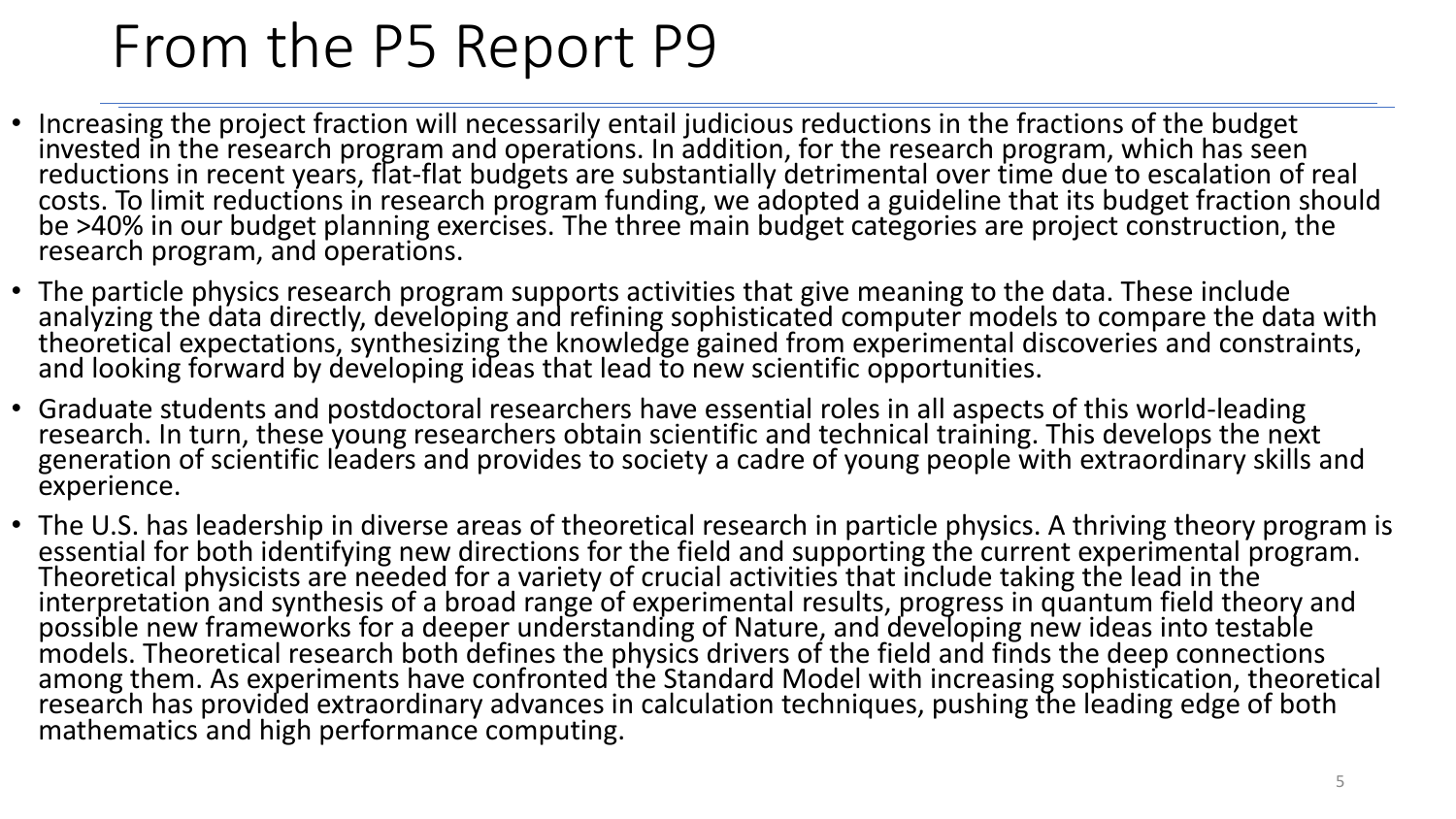## From the P5 Report P9

- Particle physics is a remarkably dynamic field, with researchers nimbly changing course to invent and pursue great new opportunities. It is appropriate that priorities in the research program should be aligned with the science Drivers and the investments in projects. At the same time, it is essential to preserve a diversity of scientific approaches, support, and training for young researchers, as well as leadership and forward thinking in theoretical and experimental research. It is the research program's flexibility to support new ideas and developments outside approved projects that will position the field to develop and pursue the next generation of science Drivers.
- **Recommendation 6: In addition to reaping timely science from projects, the research program should provide the flexibility to support new ideas and developments.**
- The research program is the intellectual seed corn of the field. Properly cared for, the program will yield a bounty of future discoveries and innovations within and beyond particle physics. However, the community has been coping with a sequence of recent cuts in the research program budgets, and there is a strong sense that further erosion without careful evaluation will cause great damage.
- **Recommendation 7: Any further reduction in level of effort for research should be planned with care, including assessment of potential damage in addition to alignment with the P5 vision.**
- In the constrained budget Scenarios, the funding for the research program plus operations is set by the budget fraction devoted to project construction to maintain the pace of discovery and leadership in key areas. Especially in the lowest budget Scenario, it may be unavoidable that there will be some years of flat-flat budgets for the research program. However, the effect of such declines in effort should be carefully assessed and appropriately balanced with other reductions, including those in the ongoing operations budgets, given the priorities of the science Drivers.